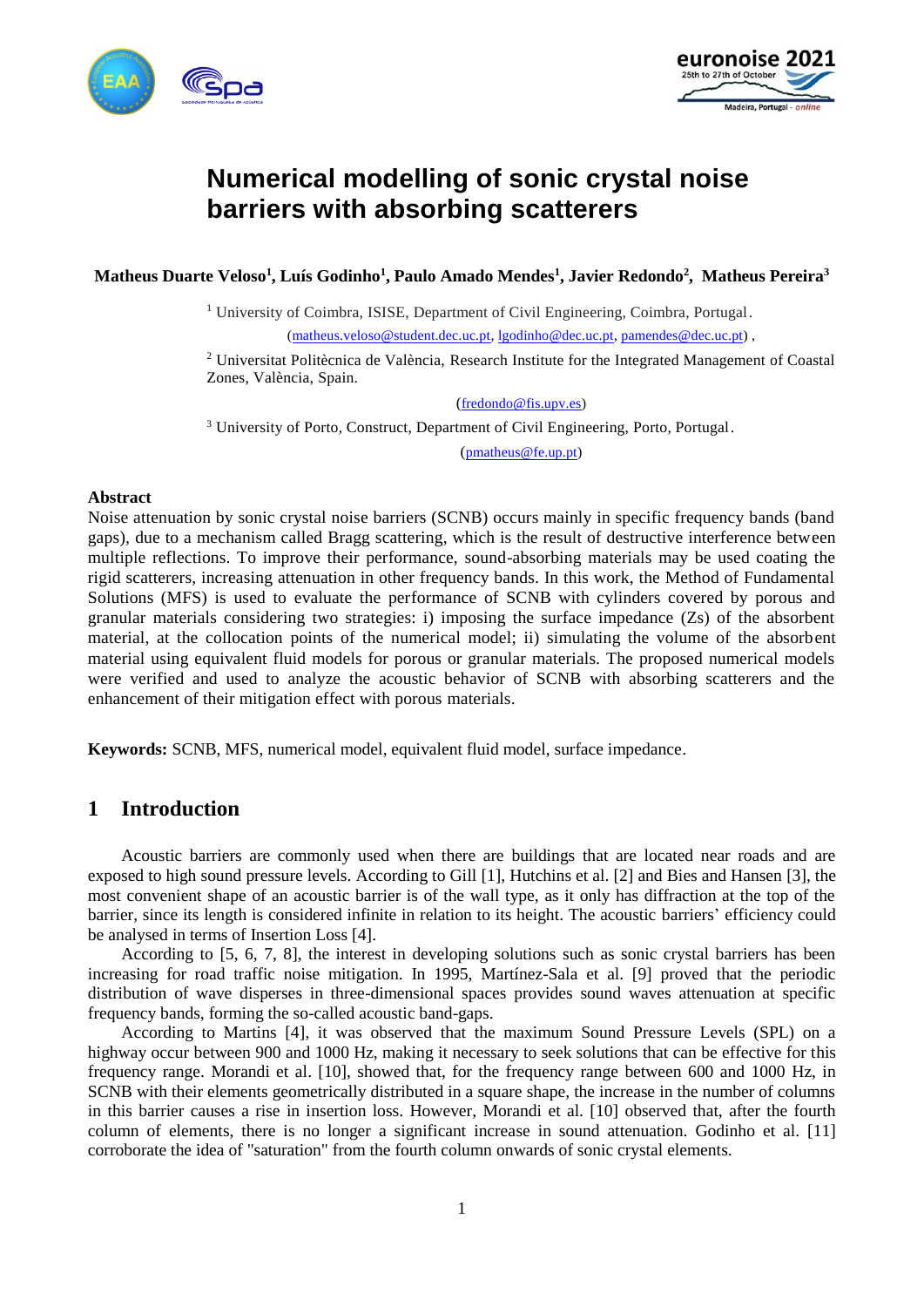

Besides having a good efficiency when used for the control of road traffic noise, the acoustic sonic crystal barriers can also be built considering a sustainable feature. Godinho et al. [6] and Amado-Mendes et al. [7, 8] studied the use of wood logs from forest cleaning operations as elements of acoustic barriers of sonic crystals.

Despite all the developments in noise barriers in recent years, one interesting way to increase the performance of these solutions can be the coupling of sound-absorbent materials. In Fujiwara et al. [12], it is shown that the attenuation caused by the use of absorbent materials in conjunction with acoustic wall-type barriers can be up to 8 dB.

When a sound-absorbent treatment is required, porous materials can be highlighted. Materials such as fibres and foams are commonly used in commercial acoustic solutions due to their excellent sound absorption behaviour at high frequencies. The work of Pereira et al. [13] studied the sound absorptive behaviour of porous concrete samples made using expanded clay aggregates, and the influence of the grain size, the thickness, and the water ratio in the sound absorption coefficient. In addition, Pereira et al [14] presented the Metaporous Concrete concept, where acoustic resonators were embedded in porous concrete samples. This study was performed using the equivalent-fluid theory to represent each part that composes this solution in finite element models. The present work aims to propose the use of porous concrete materials coating the acoustic sonic crystal barriers. Thus, it is necessary to develop capable numerical models to predict the performance of these noise mitigation solutions.

A challenge in the analysis of sonic crystals is related to its correct, precise and efficient modelling using numerical techniques. A promising approach using the Boundary Element Method (BEM) was presented by Karimi et al. [15], implementing what the authors call Periodic BEM to analyse large matrices of acoustic dispersers periodically distributed. The Finite Element Method (FEM) has also been used, for example, in defining an engineering approach to the sonic crystal barrier design, using overlapping twodimensional FEM models [16].

In this work, the Method of Fundamental Solutions (MFS) will be applied to predict SCNB covered by porous materials. The MFS can be found in several works over the past two decades. Noteworthy are the works of Fairweather et al. [17] and Golberg and Chen [18]. Despite the simplicity of the method, several works already published indicate that it can provide the calculation of very rigorous solutions for different types of physical problems.

Considering the problems of SCNB, its approach using the FEM would be very laborious, as it requires the discretization of the entire domain. In the case of the BEM, it would require a higher computational cost and the resolution of several integrals along the border. By comparison, MFS does not present these difficulties, making the modelling process simpler. According to Godinho et al. [19], the 2.5-D MFS was used with an Adaptive Cross Approach (ACA) to obtain the sound pressure module for two sonic crystal noise barriers with different heights. In addition to these works, in the papers by Godinho et al. [11] and Veloso et al. [20] the MFS was also used to solve problems involving sonic crystal noise barriers.

In the remaining part of this article, first, the mathematical formulation of the finite 2-D MFS is presented, together with the standard fundamental solutions for infinite and semi-infinite acoustic media. Next the infinite periodic model is then compared with the FEM model and 2-D finite MFS. In the sequence, the granular porous material is integrated in the MFS model using the Horoshenkov-Swift model and this model is also compared with the FEM. Finally, a comparison between two strategies to evaluate the performance of SCNB was done: i) imposing the surface impedance (Zs) of the absorbent material, at the collocation points of the numerical model; ii) simulating the volume of the absorbent material using equivalent fluid models for porous or granular materials.

### **2 Mathematical formulation**

In this section, the mathematical formulation for the Method of Fundamental Solutions will be presented. In addition, the semi phenomenological model proposed by Horoshenkov and Swift, to represent porous granular materials, will also be described.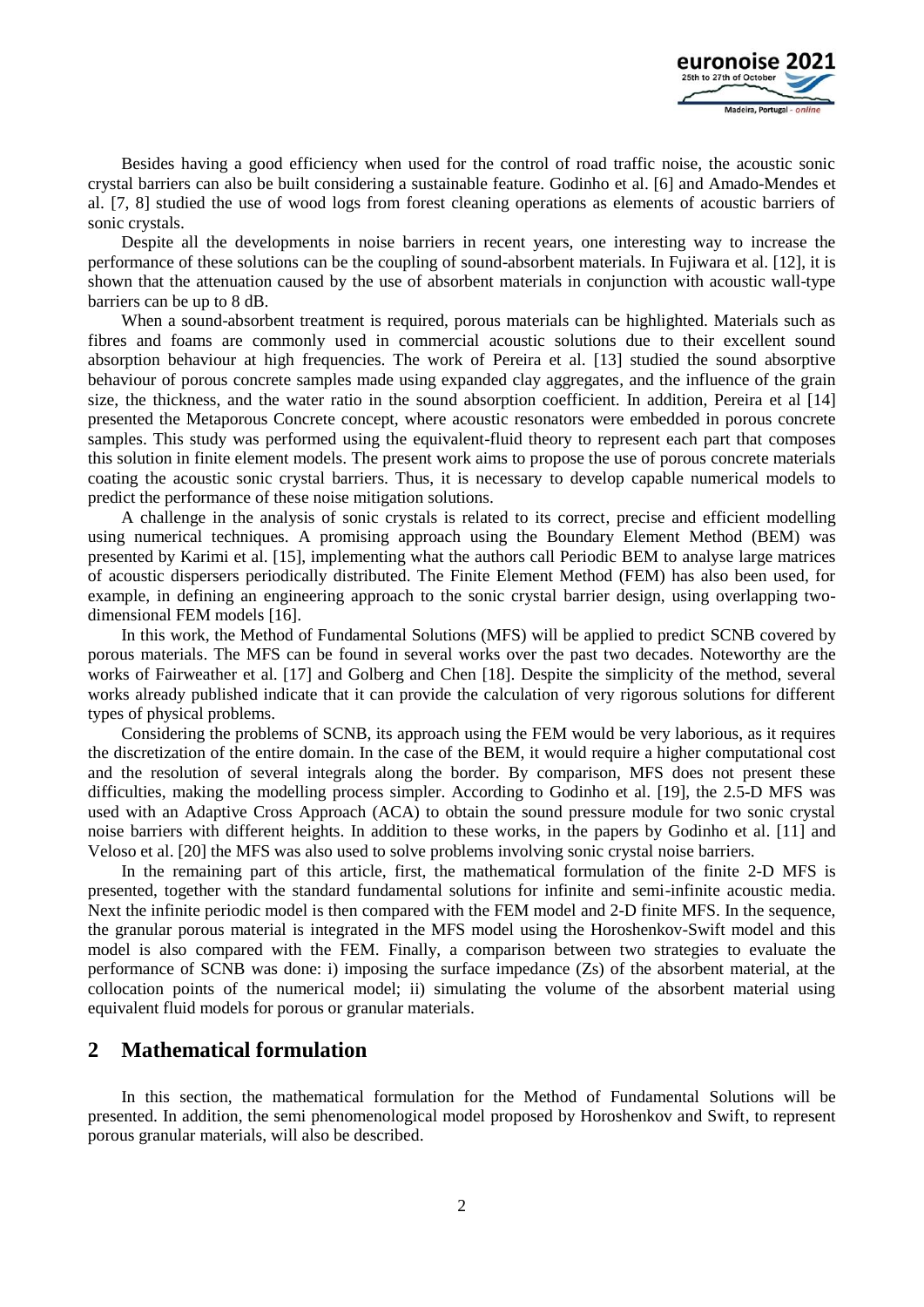

#### **2.1 Method of Fundamental Solutions**

Meshless methods have been highly developed in the last two decades and among those that stand out the most is the Method of Fundamental Solutions (MFS). By definition, and disregarding some exceptions, meshless methods do not require finite element discretization. Typically, the MFS needs only defined points along the domain boundary. These methods can use high-order interpolation functions or even use differential equations to solve the problem, which significantly increases the method's accuracy. Finally, when the MFS is used, it is not necessary to solve any integral, which sometimes leads to difficulties or increased calculation times. According to Martins et al. [21], the propagation of sound within a 2-D space can be mathematically described, in the frequency domain, by the Helmholtz partial differential equation,

$$
\nabla^2 p + \frac{\omega^2}{c^2} p = -\sum_{k=1}^{NS} Q_k \delta(\mathbf{x}_k^f, \mathbf{x}), \tag{1}
$$

where  $\nabla^2 = \frac{\partial^2}{\partial x^2} + \frac{\partial^2}{\partial y^2}$  is the Laplacian; p is the acoustic pressure;  $k = \frac{\omega}{c}$  is the wavenumber of the medium;  $\omega = 2\pi f$  is the angular frequency; f is the frequency; c is the speed of sound propagation in the acoustic environment; NS is the number of sources in the domain;  $Q_k$  is the magnitude of existing sources  $\mathbf{x}_k^f$  located in  $(x_k^f, y_k^f)$ ; **x** is a field point located at  $(x, y)$ ; and  $\delta(x_k^f, x)$  is the Dirac's delta generalized function.

The boundary conditions for the problem (considering a generic point  $\bf{x}$  in the outline  $\Gamma$ ) are given by:  $p(\mathbf{x}) = k_d$ ,  $\frac{\partial p(\mathbf{x})}{\partial \mathbf{n}} = k_n$  and  $B_1 p(\mathbf{x}) + B_2 \frac{\partial p(\mathbf{x})}{\partial \mathbf{n}} = k_r$  for  $\mathbf{x} \in \Gamma$ , where  $k_d$ ,  $k_n$  and  $k_r$  are the Dirichlet, Neumann and Robin constants, respectively.

Considering that a source point is placed in a generic propagation domain, at  $x_0$  ( $x_0$ ,  $y_0$ ), it is possible to establish the fundamental solution for the incident sound pressure, for the first order derivative of pressure and for the normal particle velocity at a point  $\bf{x}$ , as suggested by Martins [4], which can be written as:

**Pressure:** 
$$
G(\mathbf{x}, \mathbf{x}_0) = -\frac{1}{4} H_0^{(2)}(kr)
$$
 (2)

First derivative: 
$$
\frac{\partial G(\mathbf{x}, \mathbf{x}_0)}{\partial \mathbf{n}} = H(\mathbf{x}, \mathbf{x}_0, \mathbf{n}) = \frac{i}{4} H_1^{(2)}(kr) \frac{\partial r}{\partial \mathbf{n}}
$$
 (3)

where: G is a type of Green Function,  $H_0^{(2)}$  is a Hankel functions of zero order and second kind,  $H_1^{(2)}$  is a Hankel functions of first order and second kind and  $r = \sqrt{(x - x_0)^2 + (y - y_0)^2}$ .

The MFS can be used to calculate the response anywhere in the  $\omega$  frequency domain. According to the works of Godinho et al [19,11], the solution is obtained with a linear combination of fundamental solutions, using several virtual sources NVS, with amplitude  $A<sub>l</sub>$  (with  $l = 1, ..., NVS$ ). These virtual sources are placed outside the domain of interest (i.e., in the case of acoustic barriers, inside the elements of the barrier, since the propagation occurs outside). Thus, the pressure field can be calculated as:

$$
p(x) = \sum_{l=1}^{NVS} [A_l G(\mathbf{x}_l^v, x)] + P_{inc}(x)
$$
 (4)

where  $A_l$  are the unknown amplitudes of the virtual sources, which will be calculated by imposing boundary conditions and G is the fundamental solution at the point **x** for the virtual sources located  $x_l^v$ .  $P_{inc}(x)$ represents an incident pressure field generated by sound sources present within the domain. In many cases, when the MFS is used, an equal number of placement or collocation points and virtual sources is considered, resulting in a square equation system (NVS x NVS). A generic domain is illustrated schematically in Figure 1.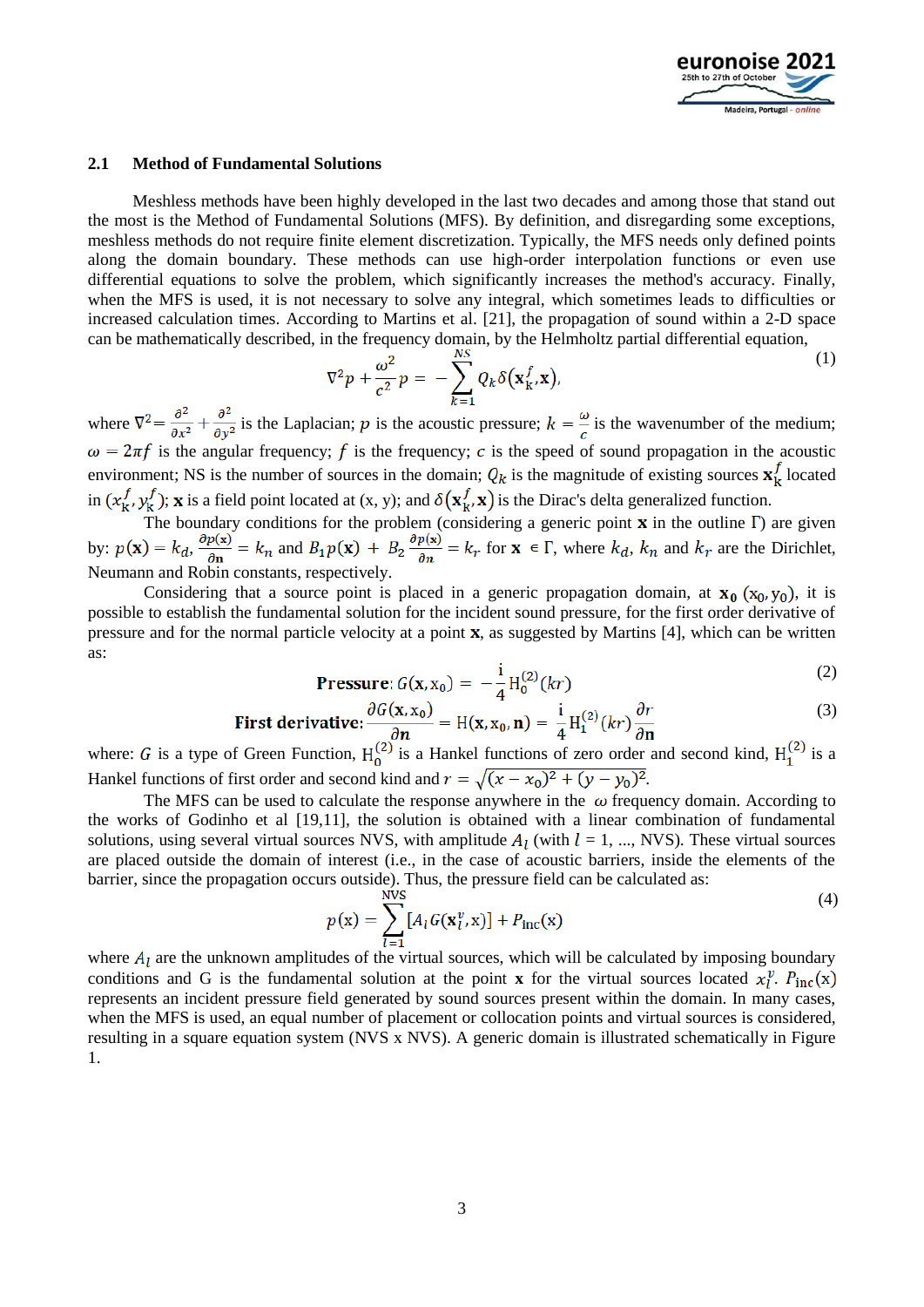



Figure 1 Schematic definition of the collocation points and the virtual sources applied to sonic crystals noise barriers.

This system of equations is constructed by prescribing, at each collocation point  $x_m$ , along the limits of the barrier elements, the correct boundary conditions. When this procedure is applied, the following equations are obtained:

$$
\sum_{n=1}^{NVS} A_l \frac{\partial G(\mathbf{x}_l^v, \mathbf{x}_m)}{\partial \mathbf{n}} = -\frac{\partial P_{\text{inc}}(\mathbf{x}_m)}{\partial \mathbf{n}}
$$
(5)

$$
\sum_{l=1}^{NVS} [A_l G(\mathbf{x}_l^v, \mathbf{x}_m)] + P_{\text{inc}}(\mathbf{x}_m) = \mathbf{i} \frac{\bar{Z}}{\rho \omega} \left( \sum_{l=1}^{NVS} A_l \frac{\partial G(\mathbf{x}_l^v, \mathbf{x}_m)}{\partial \mathbf{n}} + \frac{\partial P_{\text{inc}}(\mathbf{x}_m)}{\partial \mathbf{n}} \right)
$$
(6)

Equation (5) describes the case of rigid surfaces, while Equation (6) is employed if absorption is required to be assigned on the model surfaces. For both cases, a resulting  $NVS \times NVS$  system of equations can be written, which allows obtaining the acoustic pressure at any point in the domain, by Equation (4).

#### **2.2 MFS extension for problems with more than one region**

The formulation previously described allows the analysis of acoustic problems in which there is a domain with multiple embedded scatterers. However, the presented formulation does not allow to analyse some other situations of interest, namely those that correspond to problems with multiple sub-regions or with open elements with thin walls, instead of scatterers.

Considering the generic scheme of Figure 2, in which the domain  $\Omega$  is divided into two subdomains  $\Omega_1$  and  $\Omega_2$ , the interface between both also being divided into two parts, one corresponding to the real boundary and the other corresponding to a virtual interface created only for the purposes of numerical modelling (thus making it possible to define a contour line of the interior subdomain according to a regular shape without any edges).



Figure 2 - Schematic definition of the collocation points and the virtual sources applied to sonic crystals acoustic barriers covered by porous concrete.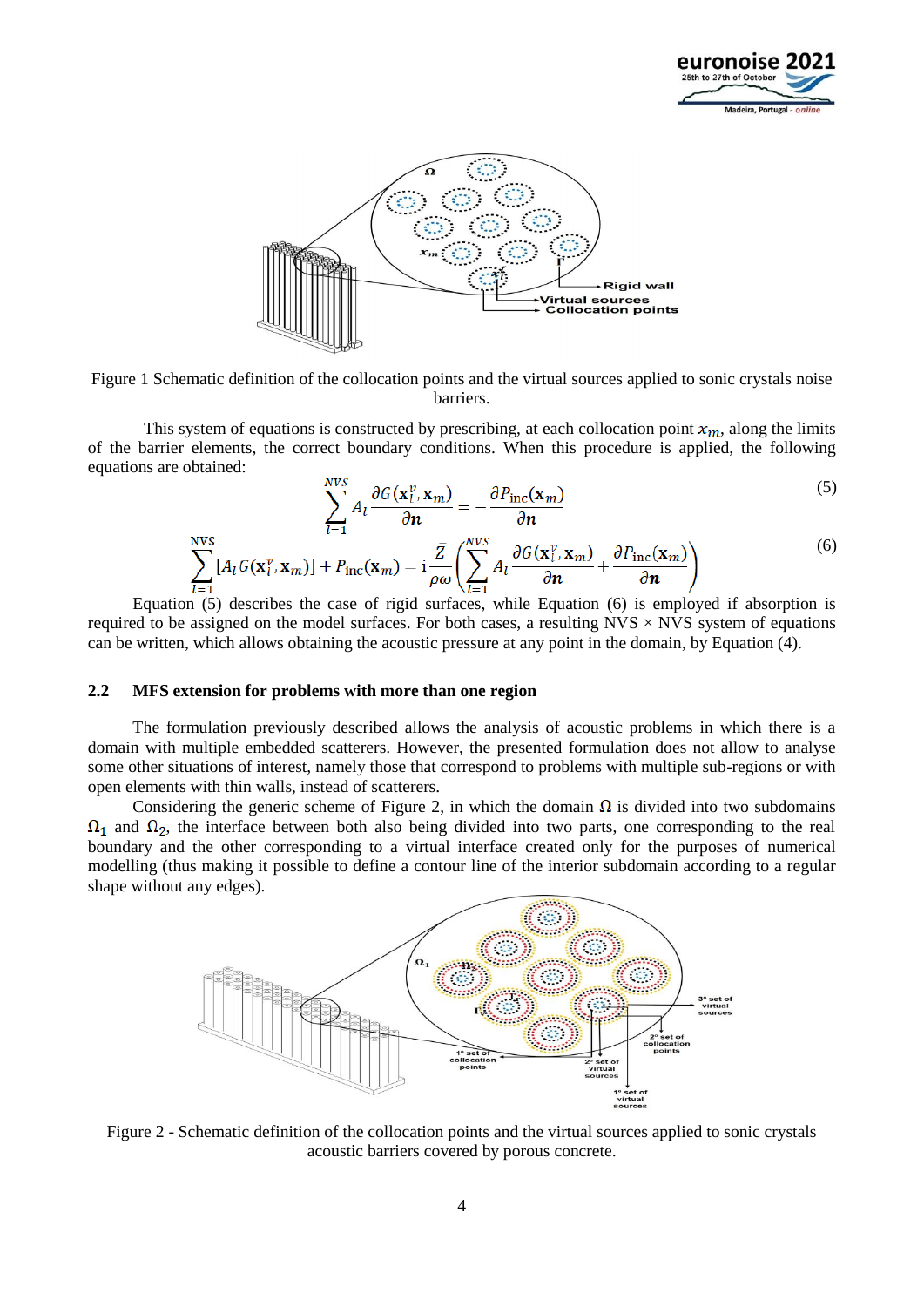

Considering Figure 2, it is now required to define two sets of virtual sources, each containing NVS virtual sources, that will simulate, respectively, the pressure fields in the outer subdomain,  $\Omega_1$ , and in the inner subdomain,  $\Omega_2$ , and that are given by

$$
p(\mathbf{x}, k_i) = \sum_{l=1}^{NVS} [A_{i,l} G(\mathbf{x}_{i,l}^v, \mathbf{x}, k_i)] \text{ for } \mathbf{x} \in \Omega_i, \qquad i = 1, 2
$$
 (7)

where  $A_{1,l}$  and  $A_{2,l}$  are the amplitudes of each of the sets of virtual sources, initially unknown. To allow the resolution of this problem, it is also necessary to prescribe the appropriate boundary conditions, along the real boundary and the virtual interface. In the case of the first, along  $\Gamma_r$ , those conditions correspond to the prescription of particle velocity equal to zero in the normal direction to the boundary (imposed either in  $\Omega_1$ ) or  $\Omega_2$ ), while in the second, along  $\Gamma_v$ , it is necessary to impose the continuity of the pressure field and the speed field in the normal direction to the virtual border. Thus, considering NC1 collocation points distributed in  $\Gamma_r$ , and NC2 collocation points distributed  $\Gamma_v$ , in such a way that NC1 + NC2 = NS, a system of 2NS equations is established with 2NS unknowns.

#### **2.3 MFS for infinite periodic system**

Herein, the interest is now focused on the analysis of acoustic scattering by infinite sets of elements of a sonic crystals noise barrier. For this scenario, using the fundamental solution described by Equation (2) leads to the need to model each of the scatterers (or set of scatterers) using MFS, distributing placement points and virtual sources associated with each scatterer. To accurately simulate an infinite array, it would be necessary to consider many scatterersto avoid diffraction effects that should not occur for an infinite array.

According to Godinho et al.[11] it is possible to rewrite Equation (4) that determines the pressure value at a point **x** of the domain, using the idea of infinite and periodic MFS. Thus, the pressure at a point **x** of the domain is calculated as 

$$
p(\mathbf{x}) = \sum_{l=1}^{NVS_i} \left( A_l \sum_{i=-\infty}^{+\infty} \left[ G(\mathbf{x}_{l,i}^v, \mathbf{x}) \right] \right) + P_{\text{inc}}^{\text{per}}(\mathbf{x}) \tag{8}
$$

In a similar way as an infinite periodic sound pressure was defined, it is also possible to define the Green's function, using the idea of infinite periodicity. Thus, the periodic and infinite Green's function is given by

$$
G_{per}(\mathbf{x}_l^v, \mathbf{x}) = \sum_{i=-\infty}^{+\infty} G(\mathbf{x}_{l,i}^v, \mathbf{x}) p(\mathbf{x}) = -\frac{i}{4a} \sum_{-\infty}^{+\infty} (A_l) H_0^{(2)}(k'r') e^{-i \times \frac{2\pi}{a} x n \times (y-y_0)}
$$
(9)

where *a* is the periodicity constant in the yy direction (distance between centre of scatterers).

#### **2.4 Porous Concrete modelled as equivalent fluid**

Porous materials are composed of two phases, one solid (skeleton) and the other fluid. Acoustic dissipation within porous materials occurs due to the interaction between the solid and the fluid phases [22, 23], being these losses viscous and/or thermal. The interest in developing porous concrete solutions for external passive noise treatment has increased in the last years because these materials do not require protection against environmental agents and structural reinforcement.

In porous concrete materials, the granules (aggregates) are usually distributed differently from the fibres by following a log-normal pore distribution, resulting in smaller porosity and higher tortuosity [13]. The sound absorption coefficient of porous concrete materials depends on the porous size, the sample thickness and the water-cement ratio.

The Horoshenkov-Swift model considers four macroscopic parameters, namely, the air flow resistivity,  $\sigma$ , the open porosity,  $\phi$ , the tortuosity,  $\alpha_{\infty}$  and the pore size standard deviation,  $\sigma_p$ . The fluid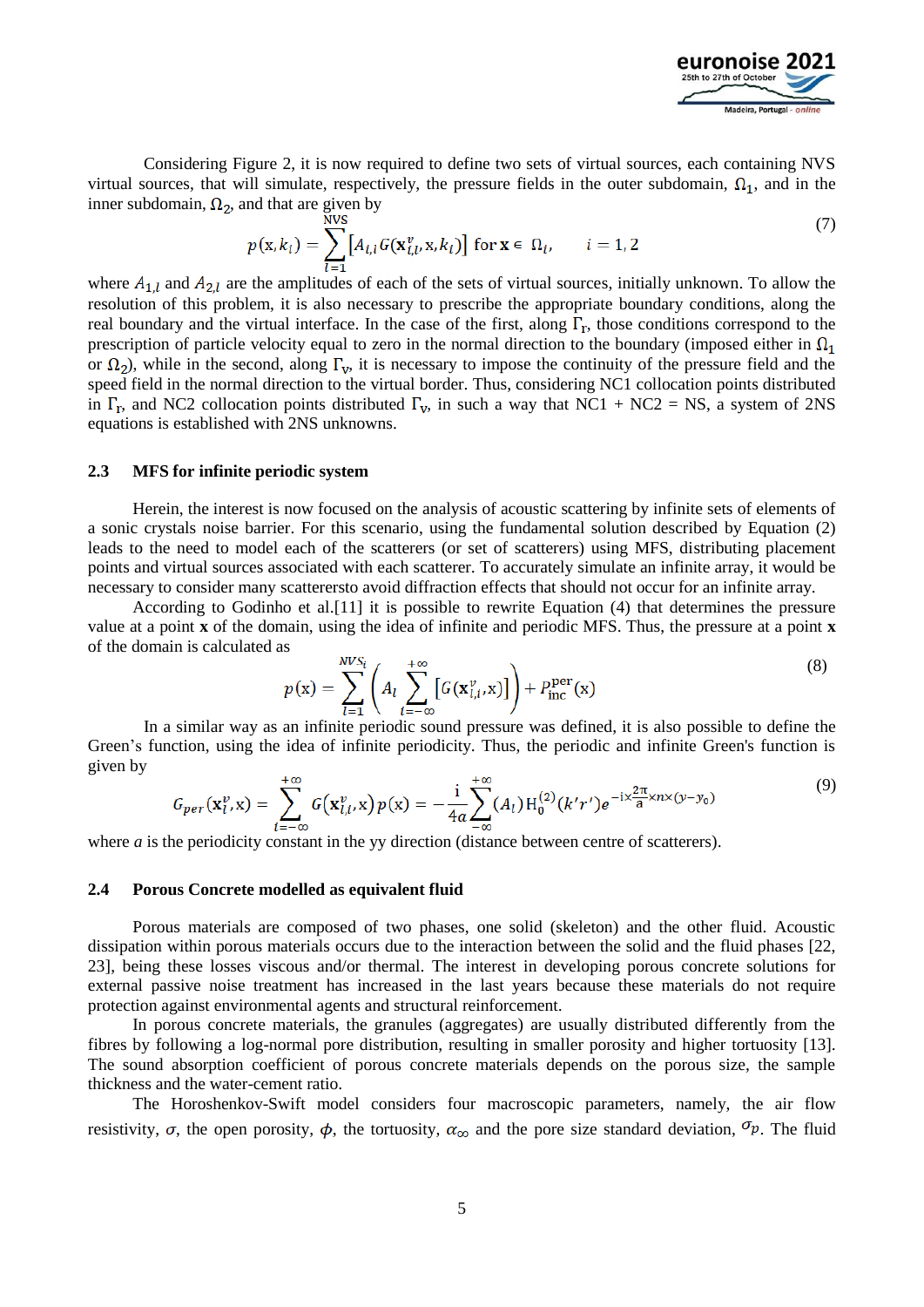

equivalent properties, the complex density,  $\tilde{\rho}$ , and the complex compressibility,  $\tilde{C}$ , respectively, can be calculated using the following equations:

$$
\tilde{\rho}_{\text{eq}} = \frac{\alpha_{\infty}}{\phi} \left( \rho_0 - \mathrm{i} \frac{\phi \sigma}{\omega \alpha_{\infty}} \tilde{\mathbf{F}}(\omega) \right)
$$
(10)

$$
\tilde{C}_{\text{eq}} = \frac{\phi}{\gamma P_0} \left( \gamma - \frac{\rho_0 (\gamma - 1)}{\rho_0 - \frac{\sigma \phi}{\omega \alpha_{\infty} N_{\text{Pr}}} \tilde{F}(N_{\text{Pr}} \omega)} \right)
$$
(11)

The term  $\gamma$  is the ratio of specific heats,  $P_0$  is the atmospheric pressure, and  $N_{\text{Pr}}$  is the Prandtl number, and  $\mathbf{F}(\omega)$  is the viscosity correction function, which can be presented in the form of a Padé approximation as:

$$
\tilde{\mathbf{F}}(\omega) = \frac{1 + a_1 \epsilon + a_2 \epsilon^2}{1 + b_1 \epsilon} \tag{12}
$$

Here,  $\epsilon = \sqrt{\frac{i \omega \rho_0 a_{\infty}}{\sigma \phi}}$  term is a dimensionless parameter,  $a_1 = \frac{\theta_1}{\theta_2}$ ,  $a_2 = \theta_1$ ,  $b_1 = a_1$ . The terms  $\theta_1$ and  $\theta_2$  are pore shape factors defined by the porous geometry. When a circular pore shape is assumed,

 $\xi = \left[\sigma_p \ln(2)\right]^2$ , two asymptotic expansion coefficients can be obtained by  $\theta_1 = \left(\frac{4}{3}\right)e^{4\xi} - 1$  and  $\theta_2 = \left(\frac{1}{\sqrt{2}}\right) e^{\frac{3}{2}\xi}$ . The characteristic impedance and the wavenumber of the material are given, respectively, by  $\tilde{Z}_c = \sqrt{\tilde{\rho}_{eq} \tilde{K}_{eq}}$  and  $\tilde{K}_c = \omega \sqrt{\frac{\tilde{\rho}_{eq}}{\tilde{K}_{eq}}}$ , where  $\tilde{\rho}_{eq}$  is the complex density,  $\tilde{K}_{eq}$  is the bulk modulus, and  $\tilde{K}_{eq} = \frac{1}{c}$ .

## **3 Numerical model verification**

In this section, the numerical verification of the infinite periodic MFS model is presented against the finite element method. For this, the configurations of rigid sonic crystal barriers and sonic crystal barriers covered with porous concrete will be compared. In the case of porous concrete, two approaches will be used: i) imposing the surface impedance (Zs) of the absorbent material, at the collocation points of the numerical model; ii) simulating the volume of the absorbent material using granular materials properties.

#### **3.1 Numerical verification of the infinite periodic MFS model considering rigid barriers**

The use of the infinite periodic MFS corresponds to a lower computational cost, with this model being verified by comparison with FEM, which can be expressed in the following matrix form [23, 24]:

$$
([\mathbf{H}] + i\omega[\mathbf{D}] - \omega^2[\mathbf{Q}])\{\mathbf{p}\} = {\mathbf{q}},\tag{13}
$$

where **Q**, **D** and **H** are, respectively, the matrices of inertia, damping and global acoustic stiffness, **q** is the nodal excitation vector and **p** the acoustic pressure.

The infinite periodic MFS was developed in the context of modelling road traffic noise mitigation measures. For this, a square geometric distribution is considered, using three columns of scatterers and a periodicity/distance between the centre of the circular elements of the noise barrier *a* equal to 17 cm and the radius of the circular elements equal to 6 cm. The configuration used in the FEM model (which can be seen in Figure 3) consists of representing only one line (or "slice") of the elements of the sonic crystal noise barrier. However, this is only possible considering symmetrical and periodic geometries.

In Figure 3, it can be seen that the FEM model is represented by a rectangular region, where pressure (in the form of plane waves) is imposed on the left boundary represented by plane waves. Rigid wall boundary conditions ( $v = 0$ ) are considered on the upper and lower boundaries of the rectangle, and on the walls of the circular elements of the barrier, in addition to imposing, at the right end of the rectangular domain, an impedance condition ( $Z = \rho_0 c_0$ ), where  $\rho_0$  is the air density and  $c_0$  is the sound velocity in the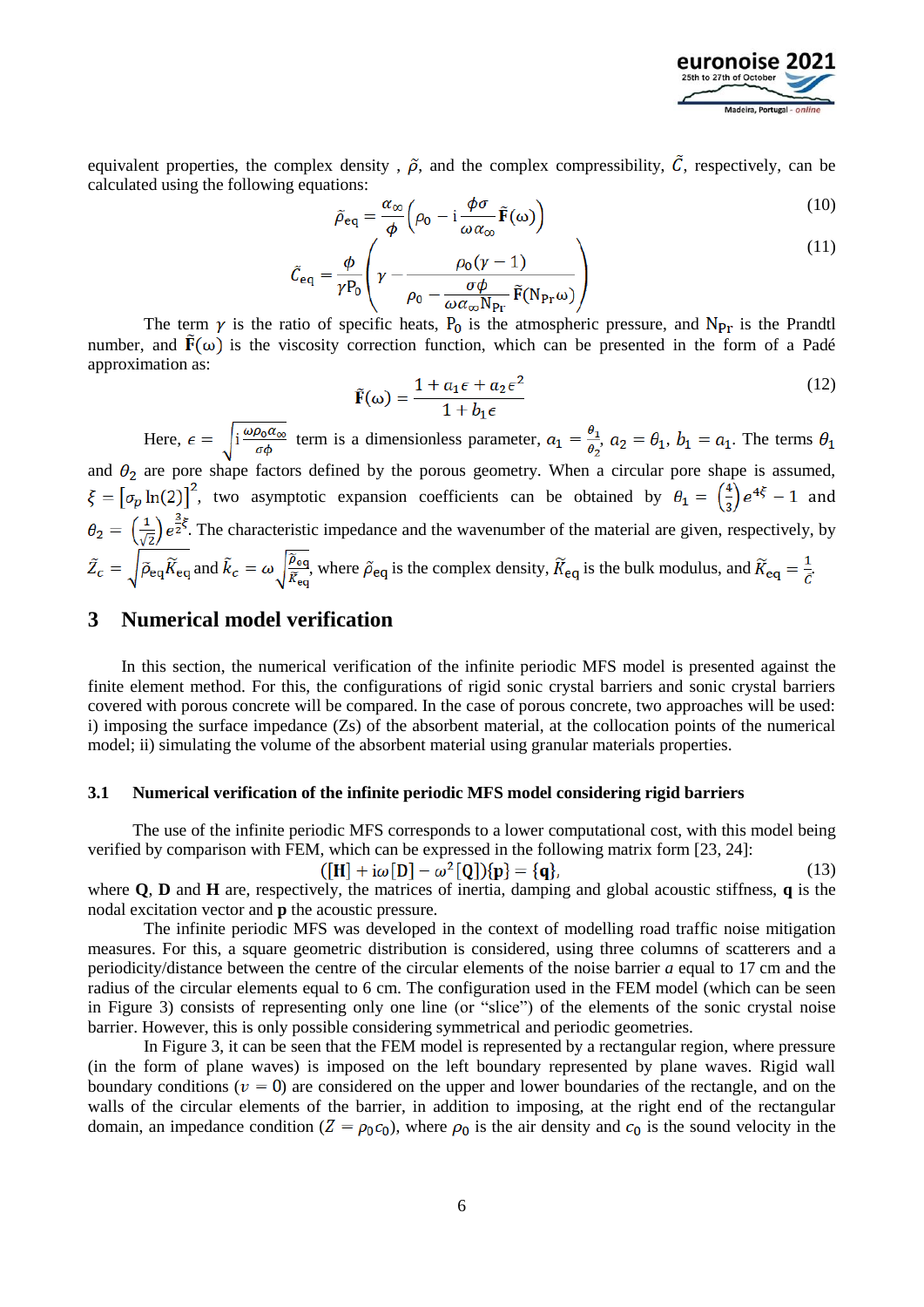

air. As for the mesh, triangular elements with a maximum dimension equal to 2 cm is used (a minimum of 8 elements per wavelength is adopted for a frequency of 2kHz).



Figure 3 Configuration used in a FEM model representing the periodic sonic crystal noise barrier with rigid scatterers.

To evaluate the IL of the sonic crystal noise barrier, two lines of receivers (positioned at 1.2 and 1.4 m from the line source) are used. The result obtained by the FEM is used to verify the result of the infinite periodic MFS model. The comparison between the results of infinite periodic FEM, the infinite periodic MFS and the finite MFS can be observed in Figure 4.



Figure 4 - Comparison of IL results for SCNB using the FEM model, infinite periodic MFS and finite MFS.

When analyzing the result presented in Figure 4 it is possible to observe that all approaches (FEM, infinite periodic MFS and finite MFS) present, in general, a satisfactory representation of the insertion loss for a sonic crystal noise barrier. With all numerical models it is possible to assess that the bandgap is well represented, with IL amplitude presenting the same order of magnitude when analyzing the first peak and a small difference for the second peak.

#### **3.2 Verification of the MFS considering acoustic barriers covered by porous materials**

To evaluate the use of porous concrete applied to sonic crystal noise barriers in order to mitigate the road traffic noise, two numerical approaches are applied in conjunction with the MFS model. These approaches will represent porous concrete either as a surface impedance condition applied in the collocation points, or as an equivalent fluid strategy using the Horoshenkov-Swift model to define the complex properties. In Figure 5, an illustrative scheme is presented of the infinite periodic and multilayer MFS model used to represent the sonic crystals noise barriers. In this model, the value of the external radius  $(r_2)$  is set to 6 cm and the thickness of the porous material is modified (e), and the internal radius  $(r_1)$  is given by  $r_1 = r_2 - e$ . Two types of boundaries were considered, the first being rigid and the other with conditions of continuity of pressure and particle velocity imposed between the  $\Omega_1$  and  $\Omega_2$  domains.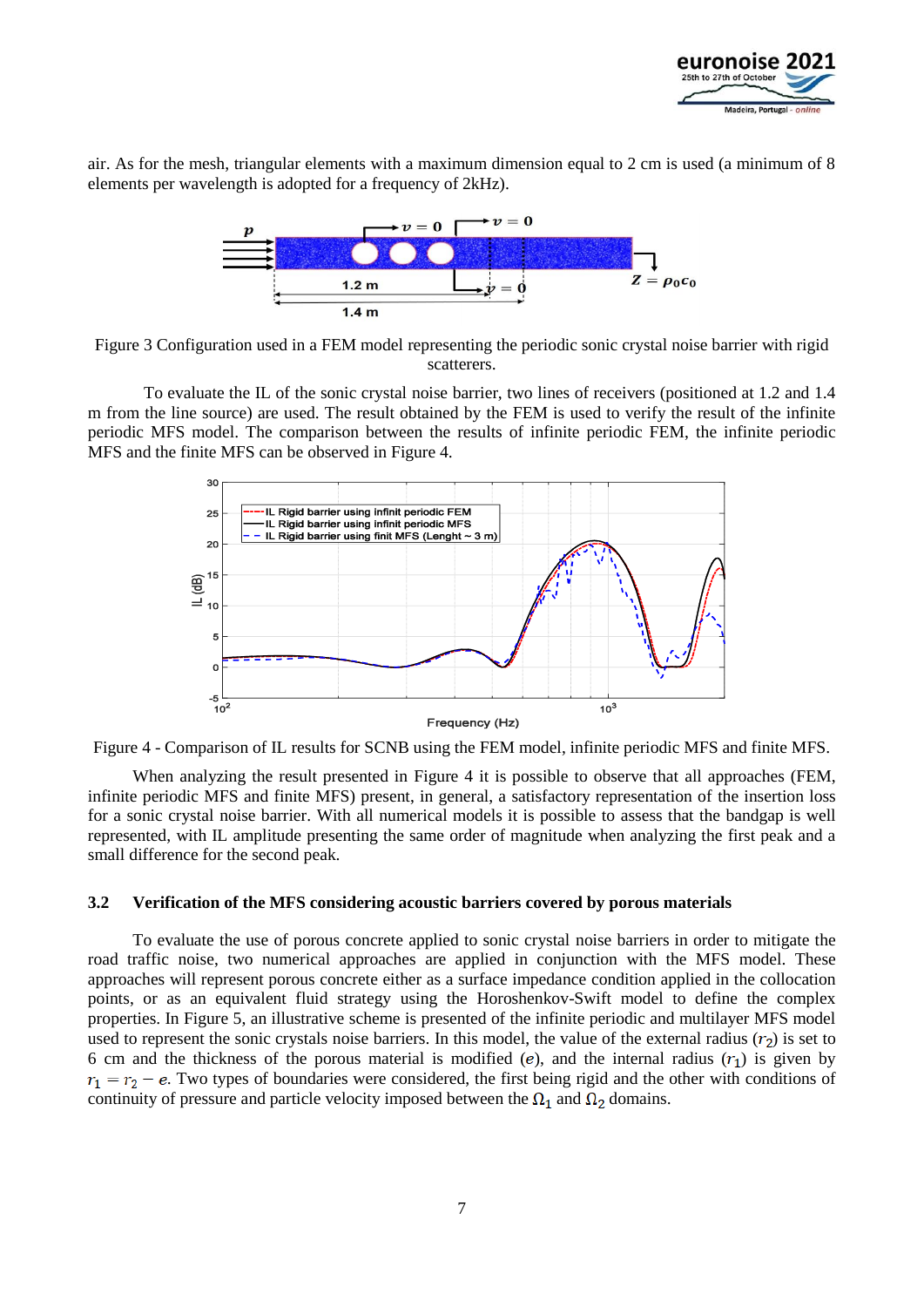



Figure 5 - Schematic illustration of the MFS model of the SCNB covered by porous concrete.

Herein, the porous concrete is represented by an equivalent fluid, using the equations presented in Section 2.4. The four macroscopic parameters used to describe the porous concrete made with expanded clay aggregates were previously obtained in [14], with these parameters being obtained through an inversion technique, except the open porosity, that was experimentally characterized. These parameters are presented in Table 1.

Table 1 Macroscopic parameters obtained for the porous concrete samples.

|                                                                                                                                                                                                                                               | Airflow resistivity<br>$\sigma$ [Ns/m <sup>4</sup> ] | Open porosity<br>$\phi$ [-] | Tortuosity<br>$\alpha_{\infty}$ [-] | Standard deviation<br>of the pore size<br>$\sigma_{n}$ |
|-----------------------------------------------------------------------------------------------------------------------------------------------------------------------------------------------------------------------------------------------|------------------------------------------------------|-----------------------------|-------------------------------------|--------------------------------------------------------|
| M2                                                                                                                                                                                                                                            | 3896.06                                              | 0.46                        | 1.89                                | 0.25                                                   |
| M3<br>$\lambda$ C $\lambda$ is the contract of the contract of the contract of the contract of the contract of the contract of the contract of the contract of the contract of the contract of the contract of the contract of the contract o | 7171.53                                              | 0.36                        | 2.73                                | 0.41                                                   |

After obtaining the macroscopic parameters, the M2 mixture is used to cover the sonic crystal noise barriers elements and this configuration is simulated using the infinite periodic MFS model, as illustrated in Figure 5. This model is verified using the FEM model as in the previous section. In addition, the infinite periodic MFS with the Zs imposed in the collocation points to represent the effect of porous concrete was also the verified, which was done by comparing with the FEM model results and an identical configuration.

The only difference between the FEM model presented in Figure 3 and the FEM with porous concrete is that, in the last one, a region with thickness  $(e)$  with greater discretization was created where the equivalent fluid properties, obtained through the Horoshenkov-Swift model, were ascribed (similarly to Figure 5) and the obtained results can be seen in Figure 6.



Figure 6 Comparison of IL results for the absorbing SCNB using two approaches: (A) modelling the porous concrete as an equivalent fluid; and (B) imposing Zs of the porous concrete, at the collocation points.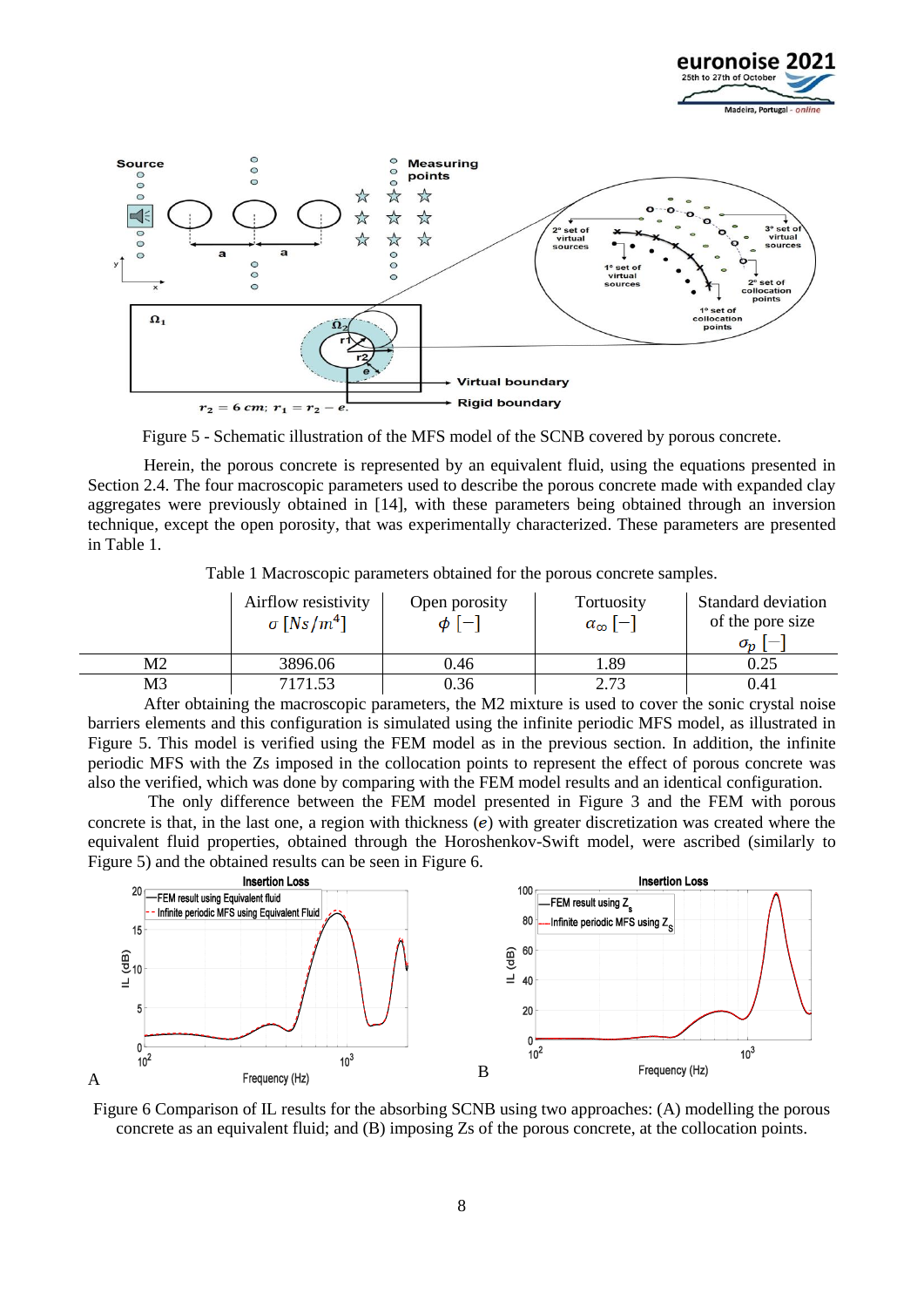

Figure 6 shows the comparison of the results of the insertion loss of sonic crystal noise barriers using the infinite periodic MFS model and the FEM model. In this figure, it is possible to observe that both models have the same aspect throughout the analysed frequency spectrum although different approaches are followed; in addition, the bandgap is well represented in both approaches. Thus, it is possible to conclude that the infinite periodic MFS model has been satisfactorily verified.

# **4 Comparison of approaches using Zs and equivalent fluids**

After the verification of the MFS model using equivalent fluids and surface impedance (Zs) to represent the porous concrete, it was decided to compare the two approaches using the M3 mixture of porous concrete with the properties presented in Table 1. The result of the comparison between these two approaches can be seen in Figure 7.



Figure 7 - Comparison of IL results for the SCNB covered by porous concrete using Zs and fluid equivalent model.

In Figure 7, the comparison of IL results for SCNB covered with porous concrete is presented making use of two approaches: i) prescription of the surface impedance (Zs) of the absorbent material, at the collocation points of the numerical model; ii) simulation of the volume of the absorbent material using granular materials. Analysing the results of Figure 7 it is possible to observe that, in the cases where Zs was used, a much larger IL was obtained than in the cases where the porous concrete was modelled as an equivalent fluid.

Furthermore, in all cases where Zs is used, the result of IL is greater along the entire frequency spectrum when compared to rigid SCNB. When comparing the IL for rigid SCNB with the SCNB covered by porous concrete modelled by equivalent fluid, it can be seen that the rigid barrier presents a higher IL in the bandgap and the SCNB with absorbent material has a higher IL right after the bandgap. Finally, it is possible to observe that, for both approaches, the bandgap is slightly shifted to lower frequencies.

## **5 Conclusions**

In this work, the authors present the comparison of two numerical approaches, using the MFS, capable of simulating the IL of SCNB covered by sound absorbent porous concrete. First, to use these approaches, a verification of the MFS models was achieved by comparing with FEM was performed. With the verification of the numerical models, a good correlation between the MFS and FEM it was possible to observe along the entire frequency spectrum, and the bandgap was well represented in both models.

Finally, a comparison was made of the use of Zs and equivalent fluids to represent the effects of SCNB coated porous concrete. In these results, it was possible to observe that when using Zs there is an IL several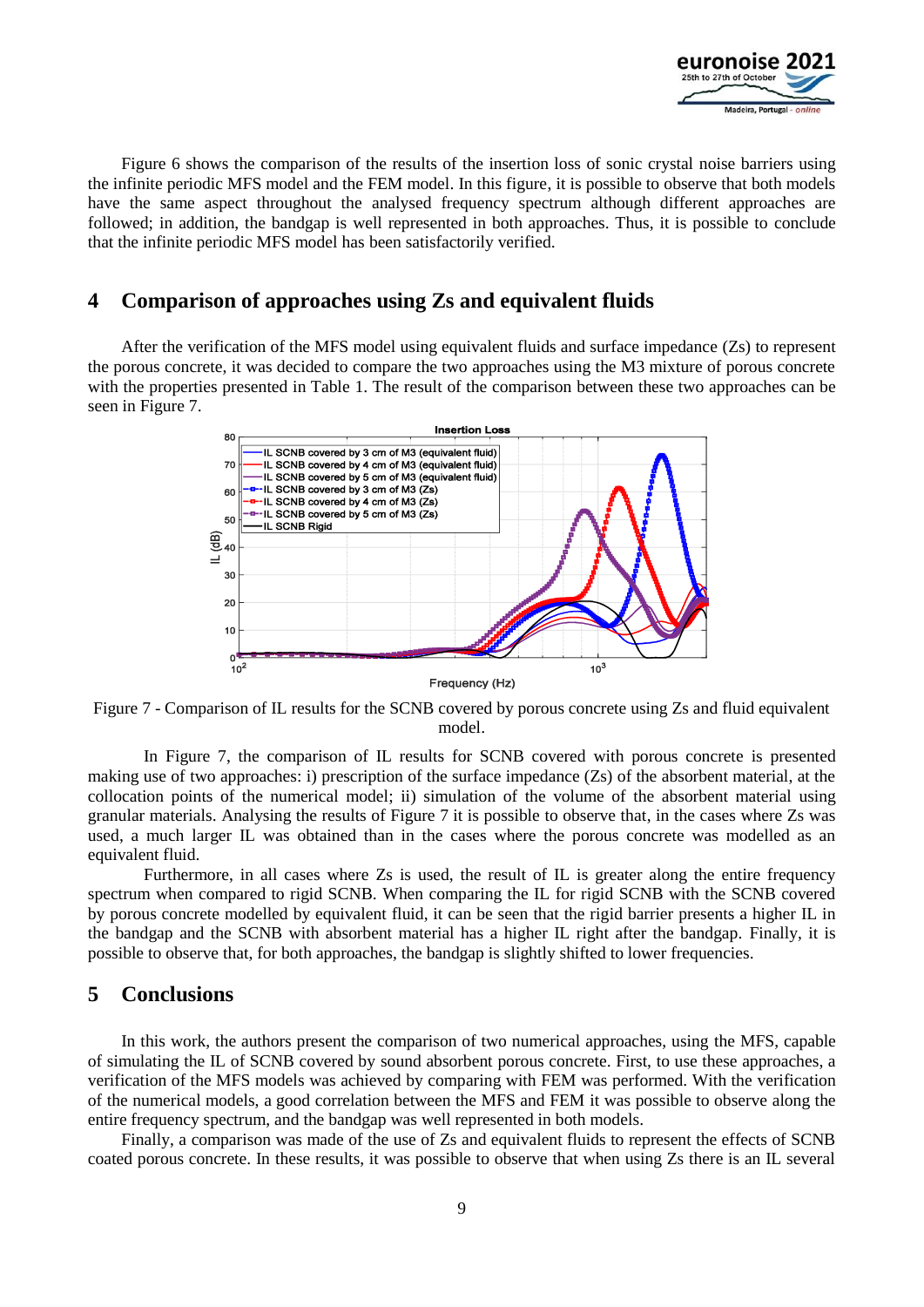

times greater than when using the equivalent fluid model, however, it is believed that the results obtained through the prescription of Zs in a set of collocation points are unrealistic. On the other hand, the results obtained through the equivalent fluid model are quite consistent, as a decrease in the magnitude of the bandgap can be seen depending on the thickness of material used, as it is believed that the use of these materials interfere with the Bragg effect, however, with the use of porous concrete, an increase in IL is observed right after the bandgap.

### **Acknowledgements**

This work was developed within the scope of the project with reference POCI-01-0247-FEDER-033691 – HLS - Hybrid Log Shield, supported by FEDER funds, through Portugal-2020 (PT2020) Programme, within the scope of SII&DT System, and by POCI Programme. This work has been partly financed by national funds through FCT – Foundation for Science and Technology, I.P., within the scope of the R&D unit Institute for Sustainability and Innovation in Structural Engineering - ISISE (UIDP/04029/2020) and through the Regional Operational Programme CENTRO2020 within the scope of the project CENTRO-01-0145- FEDER-000006 (SUSpENsE).

### FCT Fundação para a Ciência e a Tecnologia

MINISTÉRIO DA CIÊNCIA, TECNOLOGIA E ENSINO SUPERIOR

# **References**

- [1] Gill, H. (1983). Effecy of barriers on propagation of construction noise. *The journal of the Acoustical Society of America,* 73(2), 699-700.
- [2] Hutchins, D., Jones, H. & Russell, L. (1984). Model studies of barrier performance in the presence of ground surfaces. Part ii – different shapes. *The journal of the Acoustical Society of America,* 75(6), 1817- 1826.
- [3] Bies, D. A., Hanses, C., Howard, C. (2017). Engineering noise control: Theory and Practice, 4<sup>th</sup> Edition, CRC press.
- [4] Martins, M. M. d. A. (2015). *Contribuição para o estudo da atenuação seletiva do ruído de tráfego rodoviário*. Tese de doutoramento, Universidade de Coimbra, Portugal
- [5] Fredianelli, L., Del Pizzo, A. & Licitra, G. (2019). Recent developments in sonic crystals as barriers for road traffic noise mitigation. *Environments*, 6(2), 14.
- [6] Godinho, L., Santos, P. G., Amado-Mendes, P., Pereira, A. & Martins, M. (2016). Experimental and numerical analysis of sustainable sonic crystals barriers based on timber logs. *Proceedings of the EuroRegion, Porto, Portugal*, 13-15.
- [7] Amado-Mendes, P., Godinho, L., Santos, P., Dias, A., Santos, P. et al. (2015). On the use of periodic arrays of timber logs as a sustainable noise mitigation solution. *Proceedings of ICSV22, Florence, Italy*.
- [8] Amado-Mendes, P., Godinho, L., Santos, P., Dias, A. & Martins, M. (2016). Laboratory and full-scale experimental evaluation of the acoustic behaviour of sonic crystals noise barriers. *Proceedings of the 22nd International Congress on Acoustics (ICA 2016), Buenos Aires, Argentina.*
- [9] Martínez-Sala, R., Sancho, J. & S. J. G. V. L. J. M. F. (1995). Sound attenuation by sculpture. *Nature*, 378, 241.
- [10] Morandi, F., Miniaci, M., Marzani, A., Barbaresi, L. & Garai, M. (2016). Standardised acoustic characterisation of sonic crystals noise barriers: Sound insulation and reflection properties. *Applied Acoustics*, 144, 294 – 306.